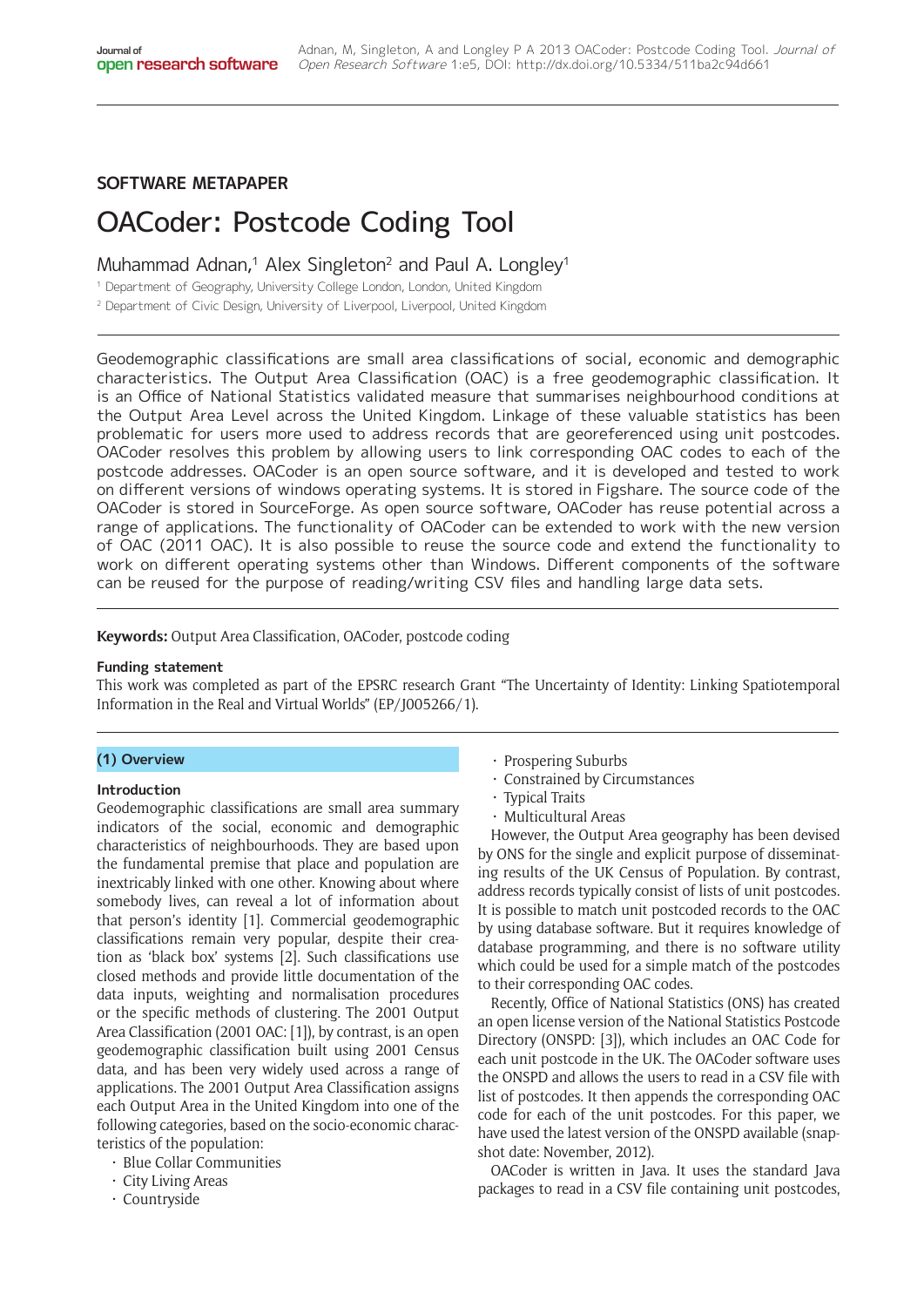codes each unit postcode to the corresponding OAC category, and then writes each of the resultant records into a separate CSV file. OACoder is an open source software and is stored in Figshare ([http://dx.doi.org/10.6084/](http://dx.doi.org/10.6084/m9.figshare.156599) [m9.figshare.156599\)](http://dx.doi.org/10.6084/m9.figshare.156599). The source code of the software is stored in SourceForge [\(http://sourceforge.net/projects/](http://sourceforge.net/projects/oacoder) [oacoder](http://sourceforge.net/projects/oacoder)). As an open source software, OACoder has reuse potential across a range of applications.

This paper discusses the development and reuse potential of the OACoder software. It outlines the architecture of the software, the testing procedures applied in its development, and the suitable operating environments for running the software. Finally, the paper explains the reuse potential of the different components of the OACoder.

#### **Implementation/architecture**

OACoder was implemented by using the object oriented paradigm, which in practice begins by dividing the software into small components (called Classes). In the later stage, each component of the software is developed. In an object oriented paradigm, a class diagram is a good way to show the relationship between different components of the software. A class diagram shows the classes that make up a system and the static relationships between them. Classes are defined in terms of their name, attributes (or data), and behaviours (or methods) [4]. The static relationships are association, aggregation. and inheritance.

Classes can be considered as components or individual entities of the system and a class diagram shows each of the components and the relationships between them. A class diagram presents the overall picture of the software or web application, and shows all of the entities that constitute a system. The structure of the classes should be finalized before actual coding of the software or web application begins. This helps the software development team or individual to identify all the objects of the system even before the coding starts. It also shows a clear picture of the software or web application under development. The following **Figure 1** shows the class diagram of the OACoder software:



**Fig. 1:** Class diagram of OACoders.

In a software engineering process, after the architecture of the software has been finalised the next step is to choose an appropriate development technology. A range of development technologies are available for different operating platforms. These include Java, .NET (VB.NET & C#), Visual Basic, and C++. Applications developed in Visual Basic, VB.NET, C++, and C# run only on windows operating systems. However, Java could be used for developing cross platform applications. It means that applications developed in Java can run on different operating systems e.g. Linux, Unit, Mac OS, and Microsoft Windows. So, Java was chosen for the development of OACoder.

# **(2) Availability**

# **Operating system**

OACoder was developed in Java so that it can run on multiple operating platforms. However, the first iteration of the software was developed to work on Windows operating systems. OACoder was tested on the following operating systems: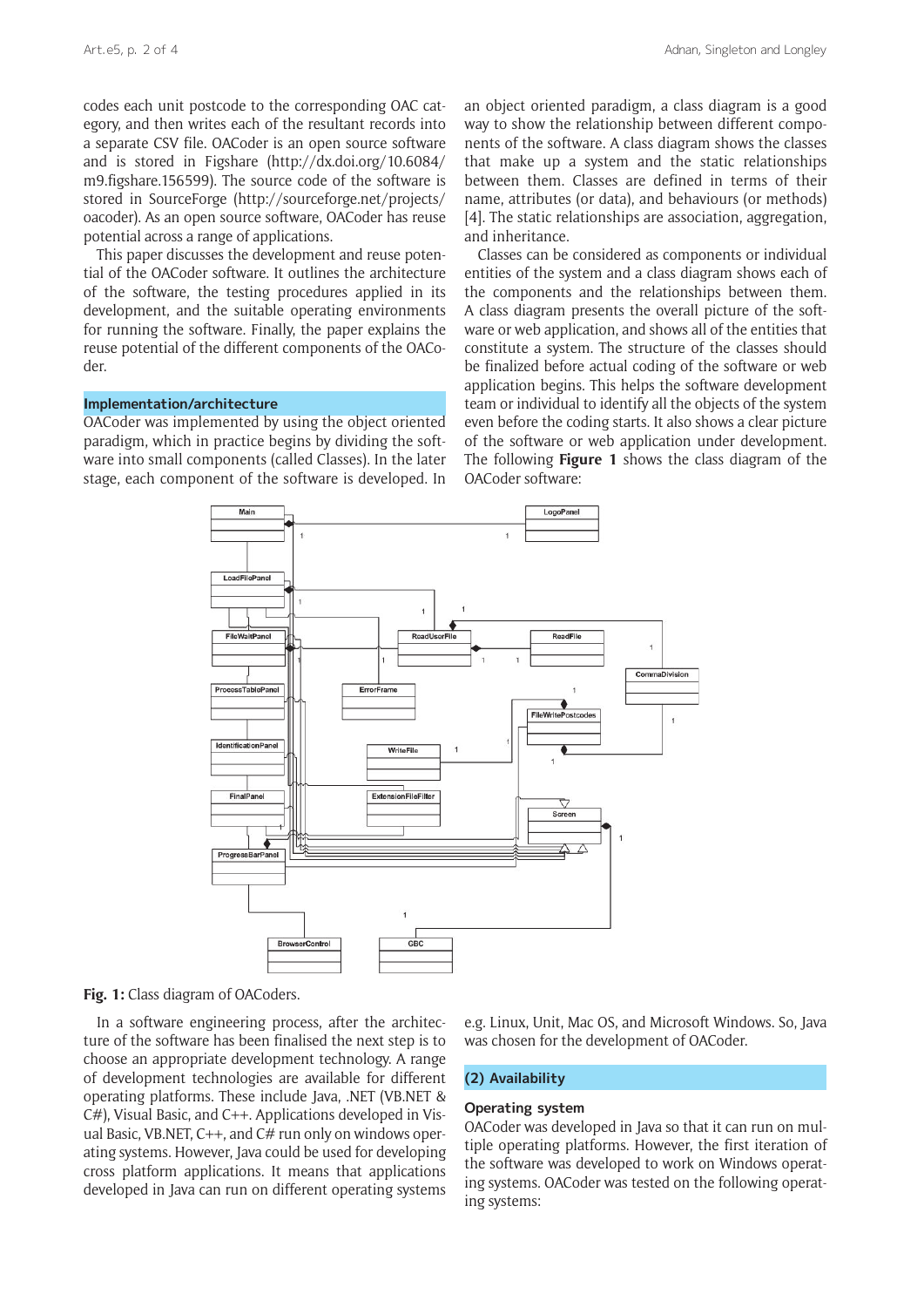- • Windows NT, 2000, XP, Vista, 7
- • Windows Server 2008

In the future, the functionality of the OACoder can be extended to work on other operating systems e.g. Linux, Unit, Mac OS.

#### **Programming language**

OACoder requires Java 1.5 or higher installed on the computer.

# **Additional system requirements**

OACoder requires a minimum of 4GB memory installed on the computer. The use of a Dual Core or higher processor is recommended.

# **Dependencies**

OACoder does not have any dependencies on other libraries. OACoder uses the standard Java packages, so does not need any additional libraries or frameworks..

## **List of contributors**

• Muhammad Adnan

• Alex Singleton

#### **Archive**

**Name** Figshare

**Persistent identifier** <http://dx.doi.org/10.6084/m9.figshare.156599>

**License** GPL-3.0

**Publisher** Muhammad Adnan

**Date published** 13/02/2013

## **Code Repository**

**Name** SourceForge

**Identifier** <http://sourceforge.net/projects/oacoder/>

**License** GPL-3.0

**Date published** 27/06/2012

**Language** English

## **(3) Reuse potential**

Software reuse is an important aspect of any open source software. OACoder has been developed in a way that facilitates its use by other researchers and developers working in different fields. By using the object oriented development paradigm, OACoder was divided into different components called classes. Each of the components works as a separate entity and provides an independent functional component. Different functional components of the OACoder can be reused by researches in their own fields. Some of the source code reuse suggestions are given below:

- • Extension of OACoder to work on other operating systems: A possible enhancement in the functionality of OACoder is to reuse all of its source code to work on different operating systems. OACoder is developed and tested on the Windows operating systems. However, applications developed in Java can run on multiple operating systems. Mac OS and Linux are used quite extensively in research these days, and the ability for OACoder to run on multiple platforms will increase its user base.
- • Use of OAC 2011: OAC was developed by using 2001 census data. A new version of OAC based on 2011 census data will soon come out, keeping in mind that ONS has already started the consultation. The new ONSPD data based on OAC 2011 will replace the existing ONSPD data. Hence, a possible reuse potential of OACoder is to reuse its source code and extend the functionality to work with the new version of ONSPD dataset.
- • Reading/Writing CSV files: CSV file format is quite popular in research and thus researchers and developers need source code to read and write CSV files. OACoder has separate components for reading and writing large CSV files. These components can be reused to read/ write CSV files for different purposes.
- • Handling large data files: Source code in OACoder could also be reused to read and write large data files. OACoder reads a user file containing a list of postcodes, and matches it to a list of 1.8 million postcodes in the UK. OACoder does this very efficiently and quickly. This source code could be reused for potential applications where an efficient read/write is required for large data files.

# **Acknowledgements**

This work was completed as part of the EPSRC research Grant "The Uncertainty of Identity: Linking Spatiotemporal Information in the Real and Virtual Worlds" (EP/ J005266/1).

#### **References**

- 1. **Vickers, D W** and **Rees P H** 2007 "Creating the National Statistics 2001 Output Area Classification". *Journal of Royal Statistical Society, Series A* 170(2): 379-403, DOI: [http://dx.doi.org/ 10.1111/j.1467-](http://dx.doi.org/ 10.1111/j.1467-985X.2007.00466.x ) [985X.2007.00466.x](http://dx.doi.org/ 10.1111/j.1467-985X.2007.00466.x )
- 2. **Longley, P A** and **Singleton, A D** 2009 "Classification through consulation: public views of the geography of the E-Society". *International Journal of Geographic Information Science* 23(6): 737-763, DOI: [http://dx.doi.](http://dx.doi.org/10.1080/13658810701704652) [org/10.1080/13658810701704652](http://dx.doi.org/10.1080/13658810701704652)
- 3. **Office for National Statistics** 2013 "National Statistics Postcode Directory". Retrieved 15th February, 2013. From [http://www.ons.gov.uk/ons/guide-method/](http://www.ons.gov.uk/ons/guide-method/geography/products/postcode-directories/-nspp-/index.html) [geography/products/postcode-directories/-nspp-/in](http://www.ons.gov.uk/ons/guide-method/geography/products/postcode-directories/-nspp-/index.html)[dex.html](http://www.ons.gov.uk/ons/guide-method/geography/products/postcode-directories/-nspp-/index.html)